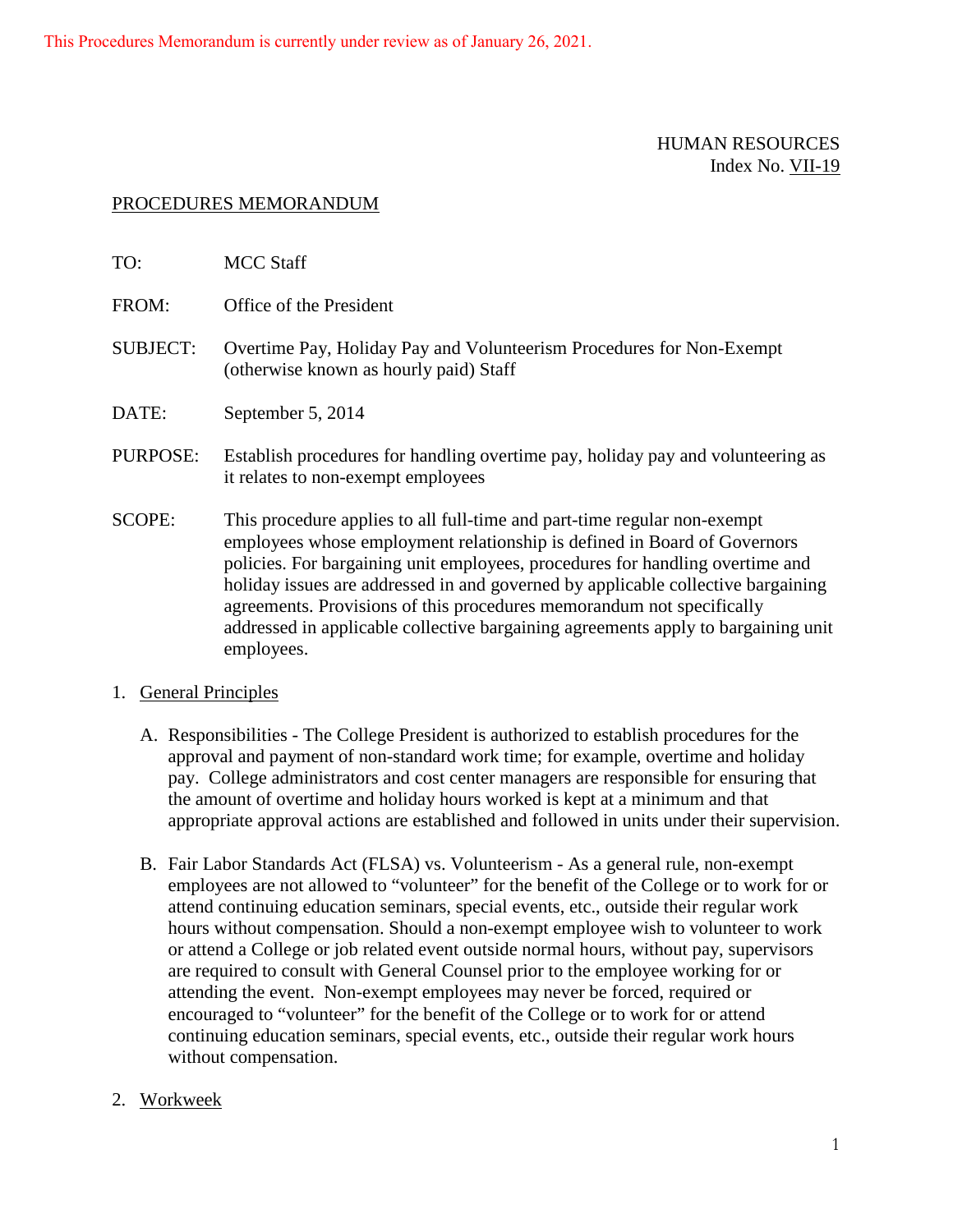The workweek consists of seven (7) consecutive twenty-four (24) hour periods; that is, 168 consecutive hours, designated by the College. The College's standard workweek will normally be defined as beginning at 12:01 a.m. Saturday and ending at midnight the following Friday. However, special staffing considerations may necessitate that an alternate workweek be utilized in specific situations. Any College work unit may implement an alternate workweek if the needs of the work unit so dictate. Approval of the alternate workweek must be obtained from the cost center manager prior to implementation and communicated to the affected employee(s) and the Payroll Office in writing.

3. Time Reporting

For non-exempt employees, the reporting of time worked, meal breaks, and paid or unpaid absences is to be completed in accordance with the instructions provided by the Payroll Office.

## 4. Overtime

Overtime is time worked in excess of forty (40) hours during an assigned workweek. The computation of overtime hours worked will include actual work time and paid absences due to annual leave, holidays, jury duty/election duty, and bereavement leave, but does not include sick leave. Overtime may not be pyramided (stacked), compounded, or paid twice for the same hours.

A non-exempt employee required to work in excess of forty (40) hours during a workweek, as computed above, will be compensated for the overtime hours at a rate of one and one-half (1-1/2) times the employee's base hourly rate of pay, or, at the option of the College, adjustments to an employee's daily work hours during the same workweek may be made by the supervisor to avoid requiring the employee to work in excess of a total of forty (40) hours during that workweek. These types of adjustments do not require overtime pay. When possible, supervisors will discuss such schedule adjustments with the employee at least 48 hours prior to the schedule change.

All overtime must be authorized and approved in advance by the employee's supervisor. Employees may be required to work beyond their normal hours or may be required to work on a scheduled day off to meet the needs of the College.

Call-In: When an employee is called to work outside of his or her regularly scheduled shift, and such call-in time does not merge with his or her regularly scheduled work hours, such employee shall be paid a minimum of four  $(4)$  hours pay at one and one-half  $(1 \frac{1}{2})$  times his or her base hourly rate of pay. The four (4) hours includes one hour for travel time. If the employee works more than three (3) hours, and such call-in time does not merge with his or her regularly scheduled work hours, the employee shall be paid for the actual hours worked at one and one-half (1 ½) times his or her base hourly rate of pay plus one (1) hour of travel time. When an employee is called in to work outside of his or her regularly scheduled shift and such call-in time merges with his or her regularly scheduled work hours, the employee